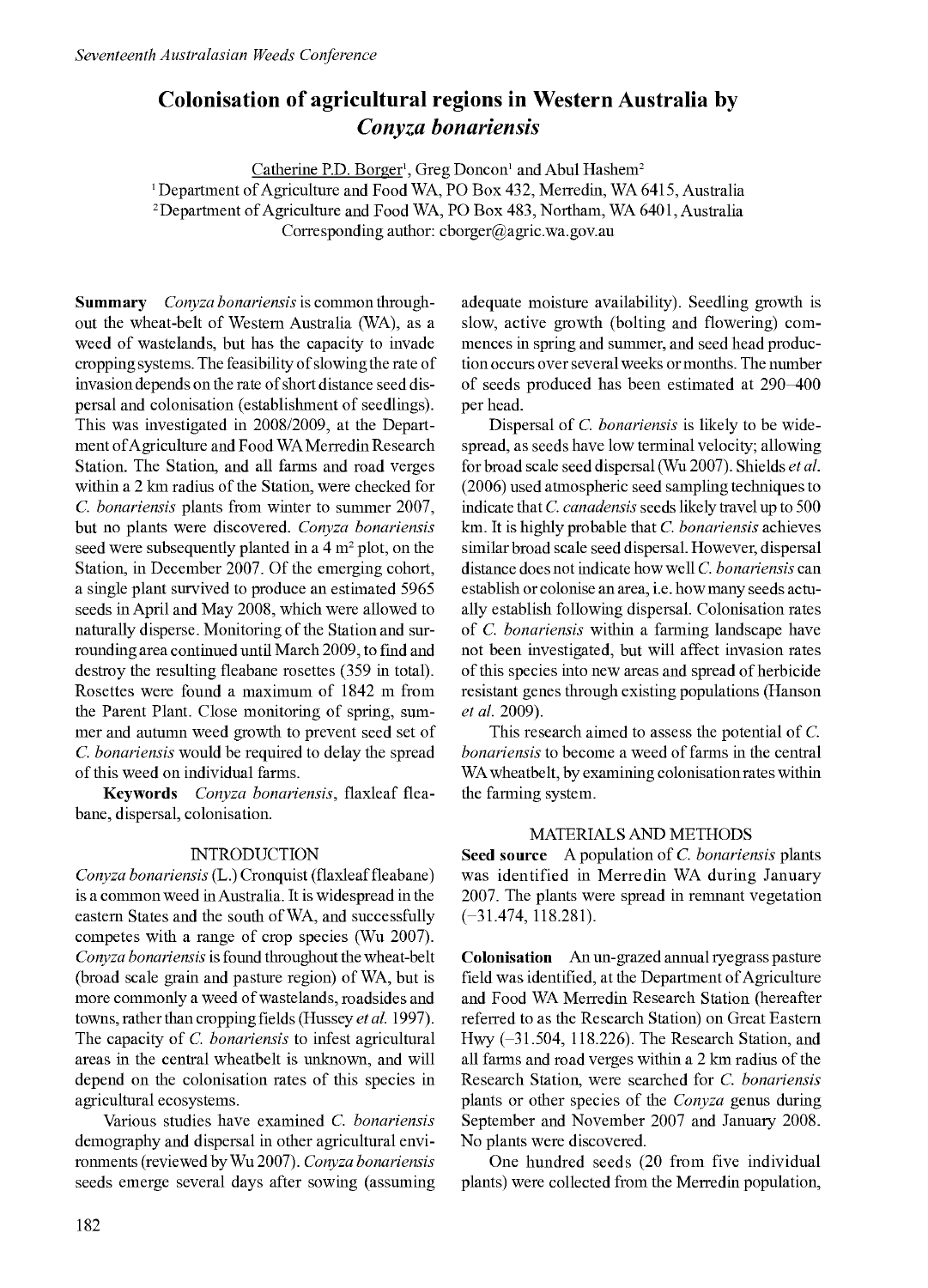in December 2007. Seeds were evenly spread over a 4 m2area, on 14 December 2007, in the centre of the pasture field. A cohort of eight seedlings emerged in January. A single plant (Parent Plant) survived to produce 21 seed heads. Seeds were released from the seed heads via wind mediated dispersal, in April and May 2008. Seed production by subsequent cohorts at this site was prevented.

Following seed release, establishment of C. bonariensis plants on the Research Station and surrounding farms was monitored at intervals of 3 months, from September 2007 to March 2009. Monitoring occurred after major rainfall events, when germination was likely to have occurred. Plants were identified at the seedling or rosette stage, location was marked and plants were removed.

Location of rosettes was mapped and direction of each rosette from Parent Plant was subject to circular data (CDESCRIBE) analysis (GENSTAT Version 12.1 2009). Daily maximum wind speed and direction at the time of seed release from Parent Plant was obtained from the Merredin Research Station automatic weather station (Department of Agriculture and Food Western Australia 2009) and likewise subject to a CDESCRIBE analysis.

Seed production per head A total of 15 flower heads (three heads per plant from five plants) were removed from both the Merredin population and the Research Station population during March and April 2009. The selected heads were fully formed but only partially open (to ensure no seeds had been lost due to dispersal). Seeds on each head were counted manually under a dissecting microscope.

ANOVA was used to investigate variation in seed production per head between the two populations. Population was the factor, plant number and seed head number were the blocking factors and seed number per head was the response (GENSTAT Version 12.1 2009).

#### RESULTS

Seed production per head Seed production ranged from 189 to 385 per head, with a mean and standard error of  $284 \pm 13.8$ . Average seed production per head by plants at the Merredin and Research Station populations was not significantly different  $(P = 0.191)$ .

Colonisation From the average number of seeds per head and the number of seed heads produced by Parent Plant, an estimated 5965 seeds were released onto the Research Station in April/May 2008. In the following year, 366 rosettes were found growing on the Research Station. No rosettes were found on the farms/roads

adjoining the Research Station. As a result, it was assumed that all rosettes found on the Research Station originated from seed produced by Parent Plant. Given this assumption, established rosettes only accounted for 6.02% of the estimated 5965 seeds. The largest proportion of rosettes was found within 20 m of Parent Plant (64 plants). The maximum distance a rosette was found from Parent Plant was 1842 m (Figure 1).

The likelihood of a seed successfully establishing (colonisation probability) varied in different areas of the Research Station (Figure 2). While some rosettes were randomly distributed within fields, rosettes were more often clustered around fence lines or roadsides. There are two large clusters of rosettes to the northeast of Parent Plant, both to the north and south of the Great Eastern Highway. Summer weed control through herbicide use or cultivation did not occur at these sites and stubble was standing not burnt (both sites were the trial sites of other research projects). However, it is important to note that there were several other trial sites where summer weed control did not occur on the Research Station and stubble was un-burnt, to the north-west and south of the trial site (although no other sites to the north-east of Parent Plant). No rosettes were found in remnant patches of native vegetation (Figure 2). Obviously, it is more difficult to find rosettes in native vegetation (as opposed to open fields under a summer fallow). However, native vegetation in Merredin has a sparse understory and so any C. bonariensis plants would have been found when they reached maturity, if not at the rosette stage.

The mean direction of rosettes from Parent Plant was 0.3 degrees, or N. The kernel density estimate indicated that rosettes were predominately found in three different directions from parent plant, NNE, SE and WNW (Bandwidth: 1). Rosette location appeared to be related to wind direction, as mean direction of the strongest daily wind events that occurred during April to May 2008 (i.e. when Parent Plant shed seed) was 14.11 degrees, or NNE. The kernel density estimate indicated that wind most frequently blew towards the NNE and NW (Bandwidth: 1). Further, the highest wind speeds (over  $8 \text{ m s}^{-1}$ ) predominately occurred when the wind blew towards the NNE or NNW and WNW.

## DISCUSSION

The main conclusion from these results is that C. bonariensis will spread to and successfully colonise farming systems in WA (within fields, roadsides and fence lines), given the successful spread of this species over the Research Station over 1 year.

It was assumed that wind was the primary dispersal mechanism, as has been found for other species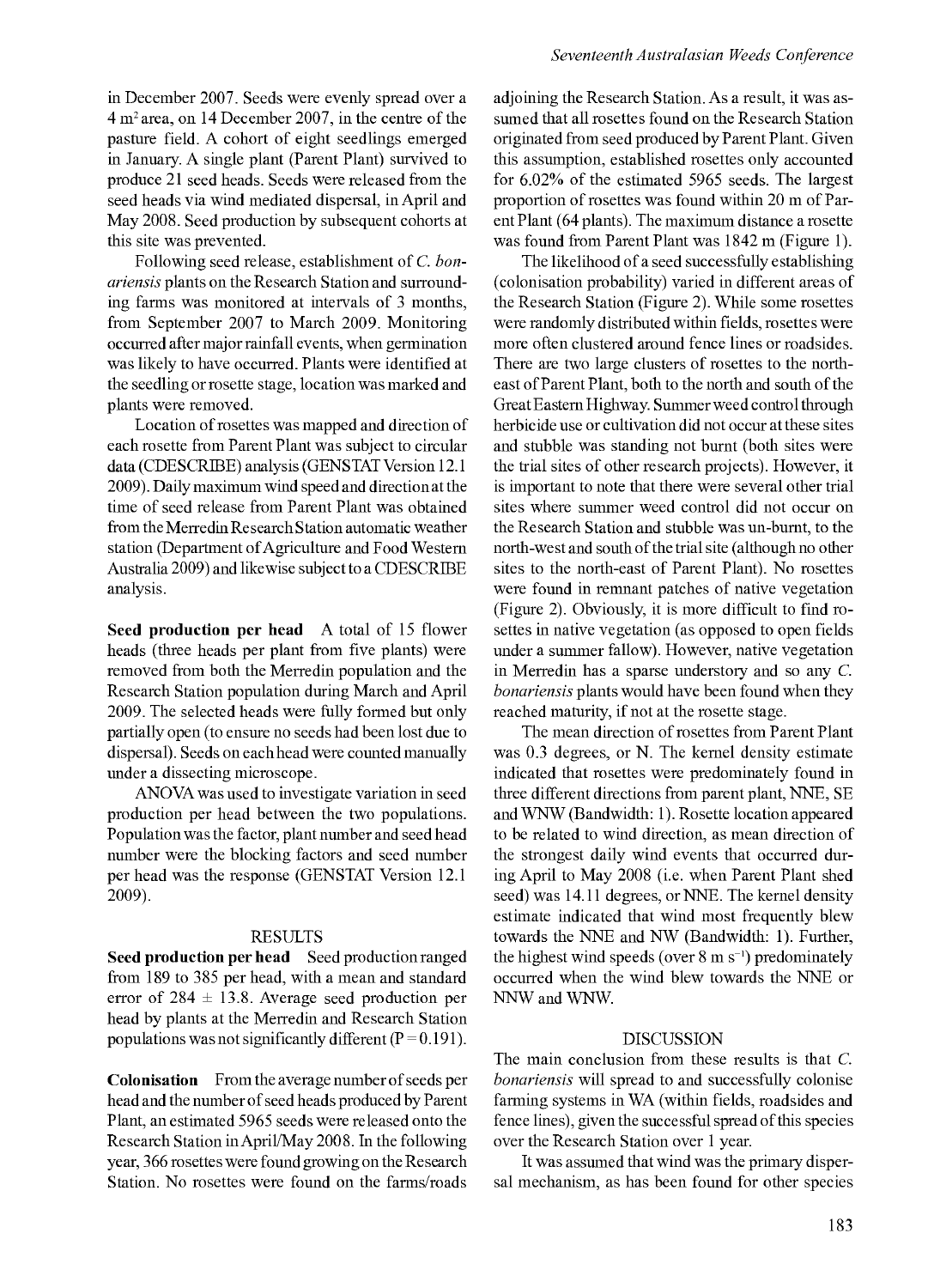

**Figure 1.** The number of plants that established within a set radius  $(0-1860 \text{ m})$  of Parent Plant. Establishment was monitored from May 2008 to March 2009, following the release of an estimated 5965 seeds during April and May 2008.



Figure 2. Location of C. bonariensis (fleabane) rosettes (dark grey dots) collected on the Research Station, from May 2008 to February 2009. Robartson and Crooks Road border the Research Station to the west and east. The legend indicates the location of Parent Plant, roads, fences and areas of native vegetation.

of the Conyza genus (Shields et al. 2006). However, vehicle movement may also have influenced dispersal (particularly along the roadsides). The current work examines colonisation rather than dispersal, and so does not give an accurate impression of total seed dispersal (due to variation in colonisation probabilities). However, this work found a maximum dispersal distance of 1842 m. Further, 298 rosettes were found more than 100 m from Parent Plant, accounting for 5% of the released seed. Many traditional models